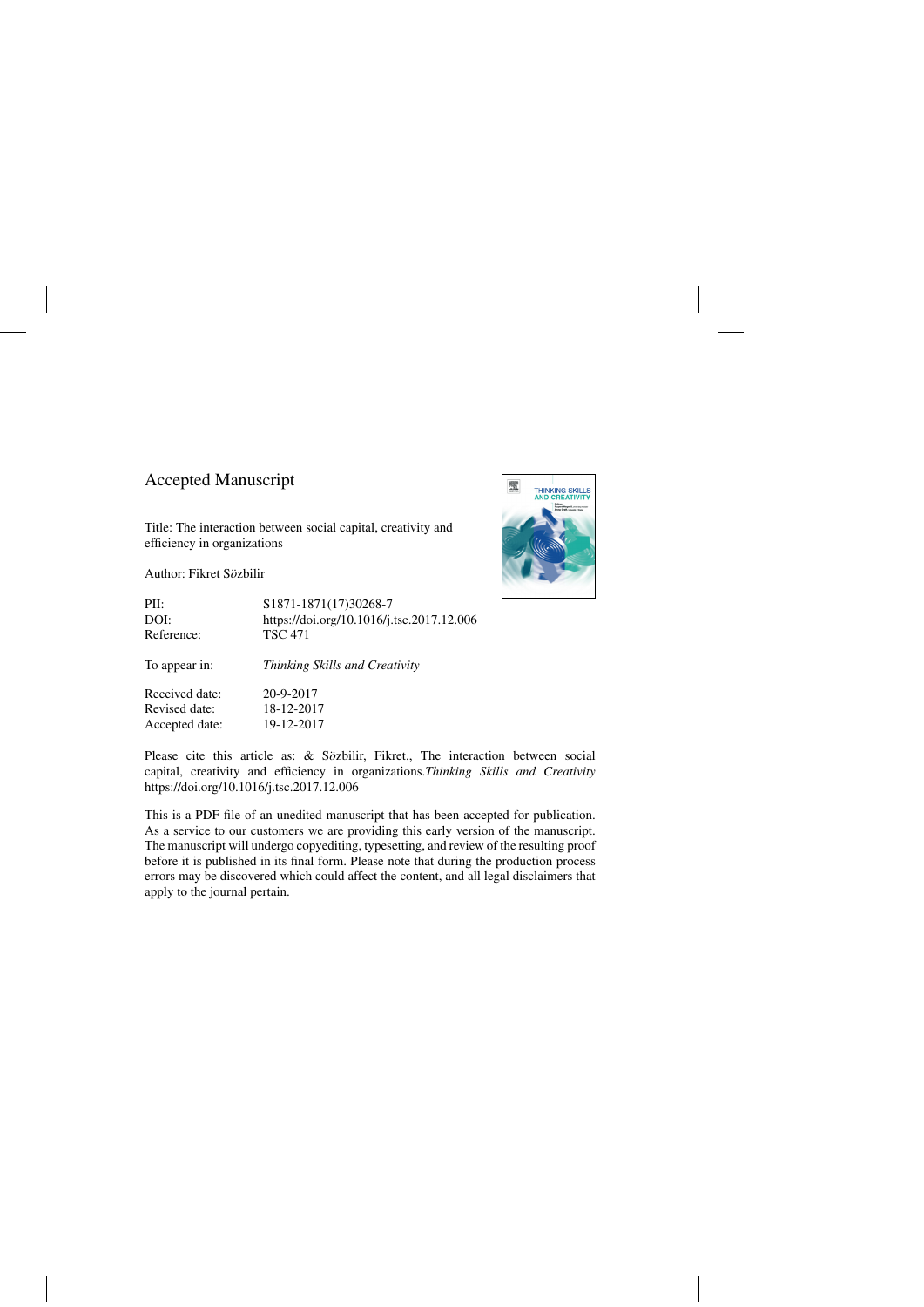## **The Interaction between Social Capital, Creativity and Efficiency in Organizations**

## Running Head: THE INTERACTION BETWEEN SOCIAL CAPITAL, CREATIVITY AND

### **Author Details;**

**Title:** Asst. Prof. Dr. **Full name:** Fikret Sözbilir **Department:** Faculty of Economic and Administrative Sciences, Department of Business Administration **Postal Address:** Artvin Çoruh Üniversitesi, Arhavi Meslek Yüksekokulu, Musazade Mah. Arhavi/Artvin-Turkey **E-mail:** fsozbilir08@hotmail.com, **Telephone:** +90 4662151093 Pbx (3401) **Cell phone num.:** +905059588990 **Fax num.:** +90 4662151084 **ORCID:** http://orcid.org.0000-0003-2665-1795 The State Frock Dr. Dr. Creativity Creativity Sciences, Department of<br>
Full name: Fixed Solvinic Creativity distances in Administration<br>
Postal Address: Arthur Conto Diviersitesi, Arhavi Meslek Yüksekokulu, Musazade<br>
E-ma

### **Corresponding author:** Fikret Sözbilir

**Fikret Sozbilir** is an Assistant Professor in the Department of Business Administration at Artvin Coruh University, Turkey. He received his Master and PhD in Management and Organization from Kahramanmaras Sutcu Imam University, Turkey. His current research focuses on the organizational behaviour and innovation. His work has been published in *Procedia - Social and Behavioral Sciences, and Research on Business* as well as in numerous Turkish academic journals.

# **Research highlights**

- Social capital has a positive impact on organizational creativity in organizations.
- Social capital has a positive impact on organizational efficiency in organizations.
-